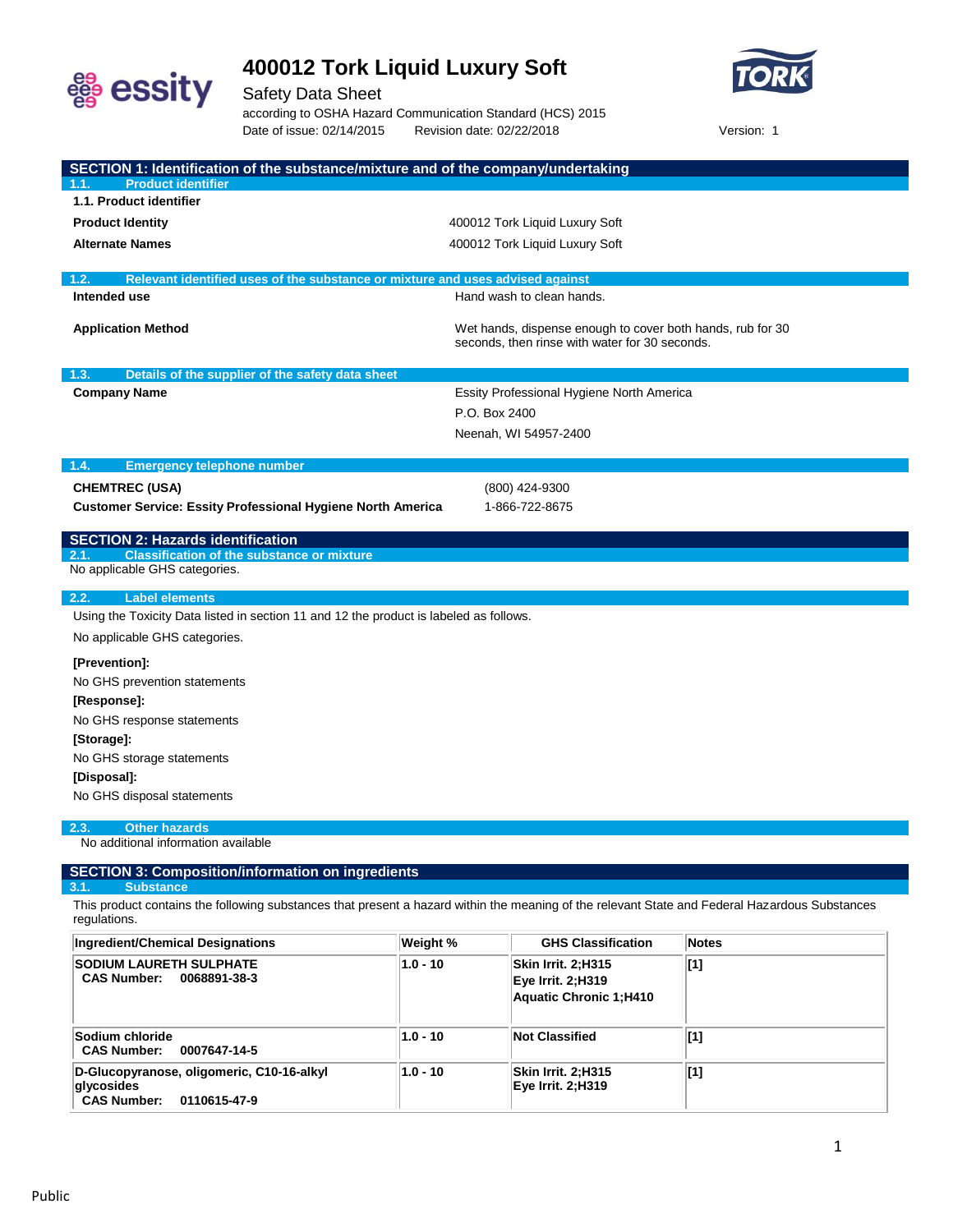Safety data sheet

according to OSHA Hazard Communication Standard (HCS) 2015

[1] Substance classified with a health or environmental hazard.

- [2] Substance with a workplace exposure limit.
- [3] PBT-substance or vPvB-substance.

\*The full texts of the phrases are shown in Section 16.

| 3.2.<br><b>Mixture</b>                    |                                                                                                                                                                                                                                                                                        |
|-------------------------------------------|----------------------------------------------------------------------------------------------------------------------------------------------------------------------------------------------------------------------------------------------------------------------------------------|
| No additional information available       |                                                                                                                                                                                                                                                                                        |
| <b>SECTION 4: First aid measures</b>      |                                                                                                                                                                                                                                                                                        |
|                                           | <b>Description of first aid measures</b>                                                                                                                                                                                                                                               |
| General                                   | In all cases of doubt, or when symptoms persist, seek medical attention. Never give anything by mouth to an<br>unconscious person.                                                                                                                                                     |
| Inhalation                                | This form of application makes inhalation virtually impossible, but if it does occur: administer fresh air, should<br>symptoms develop, contact a doctor.                                                                                                                              |
| Eyes                                      | Immediately rinse eyes with plenty of water, remove contact lenses, occasionally lifting upper and lower lids, until<br>no evidence of product remains. Obtain medical attention.                                                                                                      |
| <b>Skin</b>                               | Although this product is not expected to be irritating, sensitizing or cause allergic reaction when used as indicated,<br>if symptoms do arise, rinse affected area with plenty of water until no evidence of the product remains. Obtain<br>medical attention if irritation persists. |
| Ingestion                                 | This form of application is abnormal however if vomiting occurs, keep head below hips to prevent aspiration. Dilute<br>mouth by rinsing with water. If unconscious, the victim should not be given anything to drink. Contact physician or<br>local poison control center.             |
| 4.2.                                      | Most important symptoms and effects, both acute and delayed                                                                                                                                                                                                                            |
| Overview                                  | Contact with eyes may cause irritation, experienced as discomfort or pain, excessive blinking and tear<br>production, with marked excess redness and swelling. If this product is ingested it may cause nausea. See<br>section 2 for further details.                                  |
| 4.3.                                      | Indication of any immediate medical attention and special treatment method                                                                                                                                                                                                             |
| No additional information available       |                                                                                                                                                                                                                                                                                        |
| <b>SECTION 5: Firefighting measures</b>   |                                                                                                                                                                                                                                                                                        |
| <b>Extinguishing media</b><br>5.1.        |                                                                                                                                                                                                                                                                                        |
| This product is not considered flammable. |                                                                                                                                                                                                                                                                                        |
| 5.2.                                      | Special hazards arising from the substance or mixture                                                                                                                                                                                                                                  |
|                                           | Hazardous decomposition: No hazardous decomposition data available                                                                                                                                                                                                                     |
| 5.3.<br><b>Advise for firefighters</b>    |                                                                                                                                                                                                                                                                                        |
| None                                      |                                                                                                                                                                                                                                                                                        |
| <b>ERG Guide No.</b>                      | Not applicable                                                                                                                                                                                                                                                                         |
|                                           | <b>SECTION 6: Accidental release measure</b>                                                                                                                                                                                                                                           |
| 6.1.                                      | Personal precautions, protective equipment and emergency procedure<br>Put on appropriate personal protective equipment (see section 8).                                                                                                                                                |
| 6.2.                                      | <b>Environmental precautions</b>                                                                                                                                                                                                                                                       |
|                                           | Do not allow spills to enter drains or waterways.                                                                                                                                                                                                                                      |
| thoroughly before reuse.                  | Use good personal hygiene practices. Wash hands before eating, drinking, smoking or using toilet. Promptly remove soiled clothing and wash                                                                                                                                             |
| 6.3.                                      | Methods and material for containment and cleaning up                                                                                                                                                                                                                                   |
|                                           | The spill area will be slippery, absorb vermiculite, fuller earth or sand. Prevent liquid from entering sewers or waterways.                                                                                                                                                           |
| 6.4.                                      | <b>Reference to other sections</b>                                                                                                                                                                                                                                                     |

No additional information available

## **SECTION 7: Handling and storage**

**7.1. Precautions for safe handling** See section 2 for further details. - [Prevention]: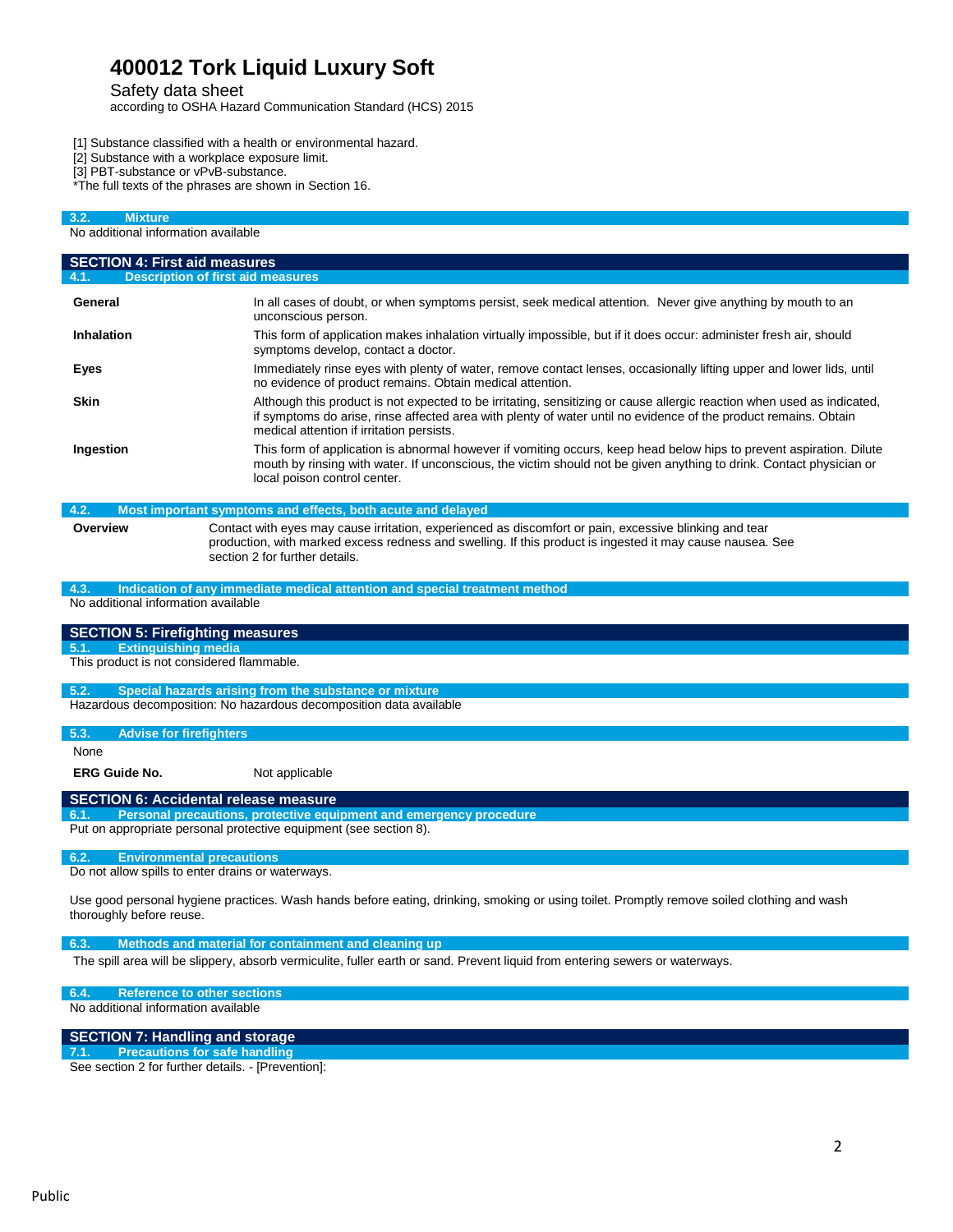Safety data sheet

according to OSHA Hazard Communication Standard (HCS) 2015

### **7.2. Conditions for safe storage, including any incompatibilities** Handle containers carefully to prevent damage and spillage.

Incompatible materials: Strong oxidizing agents, strong bases

Keep container in a tightly closed container, away from heat and sunlight. Storage temperature range 20-30ºC. Protect product from freezing. If material freezes, separates or becomes hazy, gently thaw at about 40ºC prior to use. Mild agitation may be required.

See section 2 for further details. - [Storage]:

## **7.3. Specific end use(s)**

No additional information available

# SECTION 8: Exposure controls/personal protection<br>8.1. Control parameters

**8.1. Control parameters**

| <b>Exposure</b>                         |                                      |                      |                             |  |  |
|-----------------------------------------|--------------------------------------|----------------------|-----------------------------|--|--|
| CAS No.                                 | Ingredient                           | <b>Source</b>        | Value                       |  |  |
| Sodium chloride<br>0007647-14-5         | <b>OSHA</b>                          | No Established Limit |                             |  |  |
|                                         |                                      | ACGIH                | No Established Limit        |  |  |
|                                         |                                      | <b>NIOSH</b>         | No Established Limit        |  |  |
|                                         |                                      | Supplier             | No Established Limit        |  |  |
| SODIUM LAURETH SULPHATE<br>0068891-38-3 |                                      | <b>OSHA</b>          | No Established Limit        |  |  |
|                                         |                                      | ACGIH                | No Established Limit        |  |  |
|                                         |                                      | <b>NIOSH</b>         | <b>No Established Limit</b> |  |  |
|                                         |                                      | Supplier             | No Established Limit        |  |  |
| 0110615-47-9                            | D-Glucopyranose, oligomeric, C10-16- | <b>OSHA</b>          | No Established Limit        |  |  |
| alkyl glycosides                        |                                      | ACGIH                | No Established Limit        |  |  |
|                                         |                                      | <b>NIOSH</b>         | No Established Limit        |  |  |
|                                         |                                      | Supplier             | No Established Limit        |  |  |

## **Carcinogen Data**

| CAS No.              | Ingredient                        | <b>Source</b> | Value                                                              |  |  |
|----------------------|-----------------------------------|---------------|--------------------------------------------------------------------|--|--|
| 0007647-14-5         | Sodium chloride                   | <b>OSHA</b>   | Select Carcinogen: No                                              |  |  |
|                      |                                   | <b>NTP</b>    | Known: No: Suspected: No                                           |  |  |
|                      |                                   | <b>IARC</b>   | Group 1: No; Group 2a: No; Group 2b: No; Group 3: No; Group 4: No; |  |  |
| 0068891-38-3         | <b>SODIUM LAURETH SULPHATE</b>    | <b>OSHA</b>   | Select Carcinogen: No                                              |  |  |
|                      |                                   | <b>NTP</b>    | Known: No: Suspected: No                                           |  |  |
|                      |                                   | <b>IARC</b>   | Group 1: No; Group 2a: No; Group 2b: No; Group 3: No; Group 4: No; |  |  |
| $ 0110615 - 47 - 9 $ | D-Glucopyranose, oligomeric, C10- | <b>OSHA</b>   | Select Carcinogen: No                                              |  |  |
|                      | 16-alkyl glycosides               | <b>NTP</b>    | Known: No; Suspected: No                                           |  |  |
|                      |                                   | <b>IARC</b>   | Group 1: No: Group 2a: No: Group 2b: No: Group 3: No: Group 4: No: |  |  |

| 8.2.                        | <b>Exposure control</b>                                                                                                                                                |
|-----------------------------|------------------------------------------------------------------------------------------------------------------------------------------------------------------------|
| <b>Respiratory</b>          | Not normally required.                                                                                                                                                 |
| Eyes                        | Not normally required.                                                                                                                                                 |
| <b>Skin</b>                 | Not normally required.                                                                                                                                                 |
| <b>Engineering Controls</b> | Not normally required.                                                                                                                                                 |
| <b>Other Work Practices</b> | Use good personal hygiene practices. Wash hands before eating, drinking, smoking or using toilet. Promptly<br>remove soiled clothing and wash thoroughly before reuse. |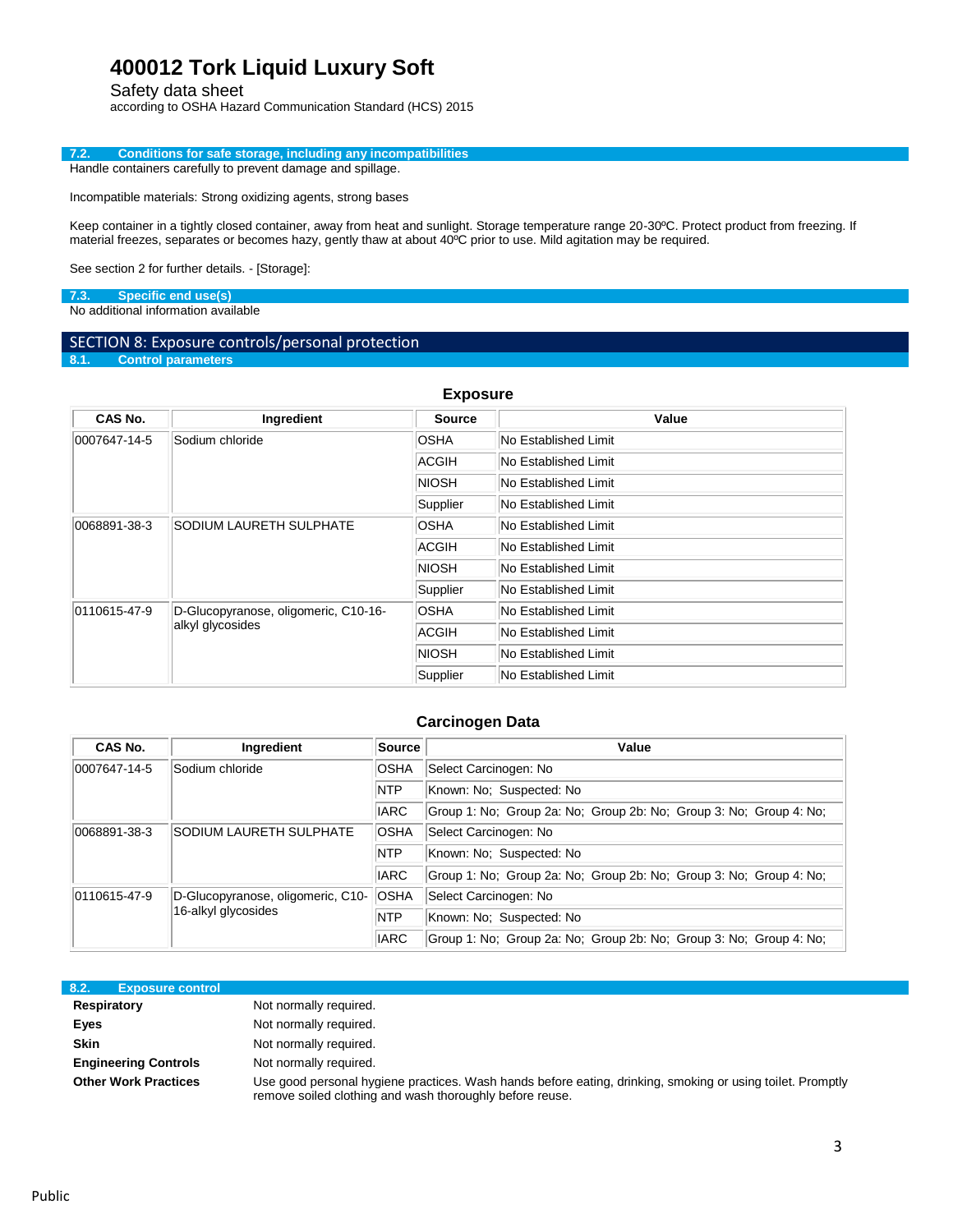Safety data sheet

according to OSHA Hazard Communication Standard (HCS) 2015

See section 2 for further details. - [Prevention]:

| <b>SECTION 9: Physical and chemical properties</b>            |                                            |  |  |  |  |
|---------------------------------------------------------------|--------------------------------------------|--|--|--|--|
| Information on basic physical and chemical properties<br>9.1. |                                            |  |  |  |  |
| Appearance                                                    | Clear Violet Liquid                        |  |  |  |  |
| Odor                                                          | Pleasant                                   |  |  |  |  |
| <b>Odor threshold</b>                                         | Not Measured                               |  |  |  |  |
| рH                                                            | 4.5 to 5.5                                 |  |  |  |  |
| Melting point / freezing point                                | Not Measured                               |  |  |  |  |
| Initial boiling point and boiling range                       | Not Measured                               |  |  |  |  |
| <b>Flash Point</b>                                            | Not Measured                               |  |  |  |  |
| Evaporation rate (Ether = 1)                                  | Not Measured                               |  |  |  |  |
| Flammability (solid, gas)                                     | Not Applicable                             |  |  |  |  |
| Upper/lower flammability or explosive limits                  | Lower Explosive Limit: Not Measured        |  |  |  |  |
|                                                               | <b>Upper Explosive Limit: Not Measured</b> |  |  |  |  |
| Vapor pressure (Pa)                                           | Not Measured                               |  |  |  |  |
| <b>Vapor Density</b>                                          | Not Measured                               |  |  |  |  |
| <b>Specific Gravity</b>                                       | $1.02 - 1.06$ (@ 25C)                      |  |  |  |  |
| <b>Solubility in Water</b>                                    | Soluble                                    |  |  |  |  |
| Partition coefficient n-octanol/water (Log Kow)               | Not Measured                               |  |  |  |  |
| <b>Auto-ignition temperature</b>                              | Not Measured                               |  |  |  |  |
| <b>Decomposition temperature</b>                              | Not Measured                               |  |  |  |  |

### **9.2. Other information**

No other relevant information.

| <b>SECTION 10: Stability and reactivity</b> |
|---------------------------------------------|
| 10.1. Reactivity                            |
| Hazardous Polymerization will not occur.    |
|                                             |
| 10.2. Chemical stability                    |

**10.3. Possibility of hazardous reactions** No data available.

#### **10.4. Conditions to avoid** No data available.

**10.5. Incompatible materials**

No data available.

### **10.6. Hazardous decomposition products** No hazardous decomposition data available.

## **SECTION 11: Toxicological information**

## **11.1. Information on toxicological effects**

**Acute toxicity**

| Ingredient                                | Oral LD50,<br>mg/kg            | Skin LD50,<br>mg/kg                    | <b>Inhalation</b><br>Vapor LD50,<br>mg/L/4hr | Inhalation<br>Dust/Mist<br>LD50.<br>mg/L/4hr | <b>Inhalation</b><br>Gas LD50,<br>ppm |
|-------------------------------------------|--------------------------------|----------------------------------------|----------------------------------------------|----------------------------------------------|---------------------------------------|
| SODIUM LAURETH SULPHATE<br>- (68891-38-3) | No data<br>available           | No data<br>available                   | No data<br>available                         | No data<br>available                         | No data<br>available                  |
| Sodium chloride - (7647-14-5)             | 3,550.00, Rat -<br>Category: 5 | 10,000.00,<br>Rabbit -<br>Category: NA | No data<br>available                         | No data<br>available                         | No data<br>available                  |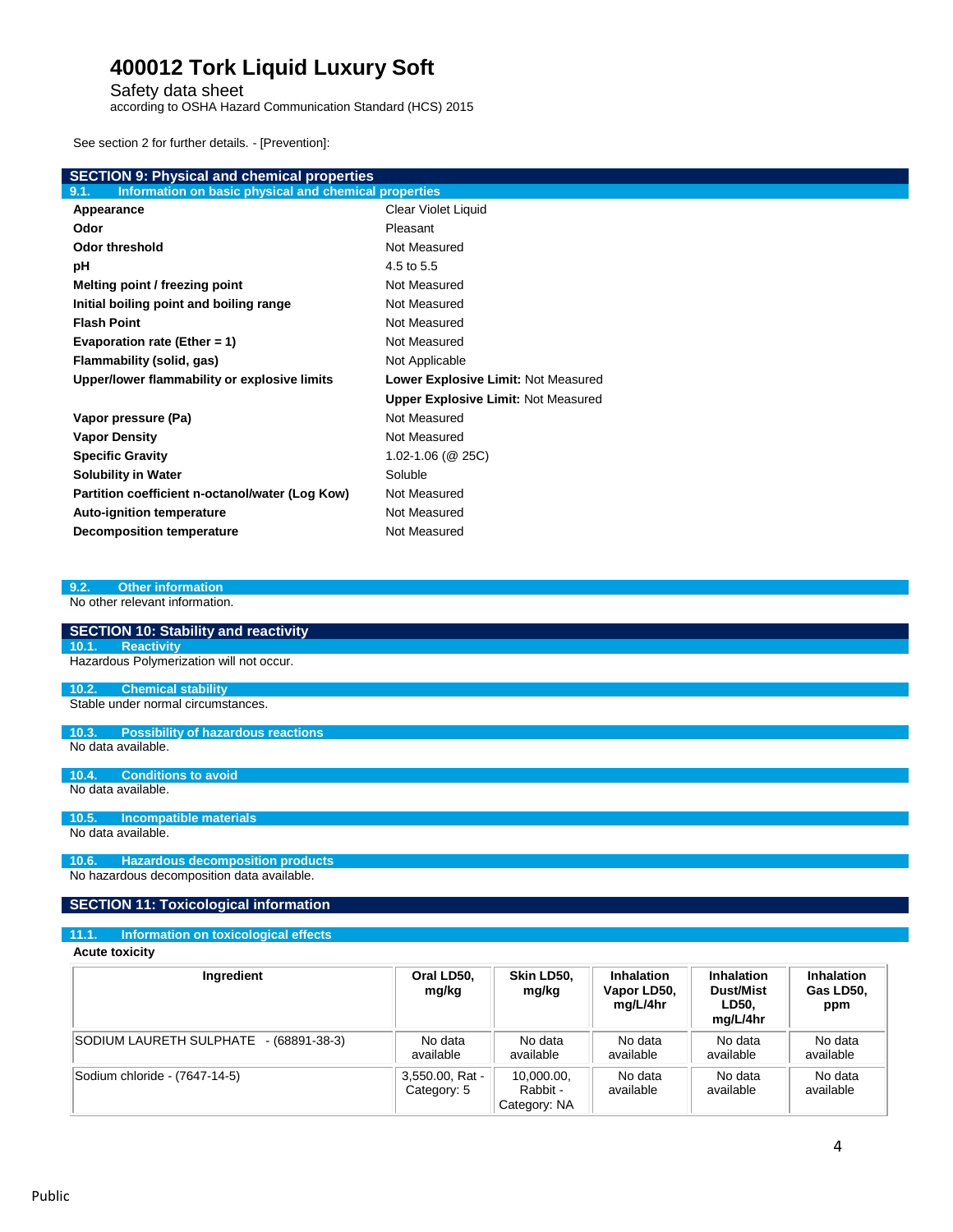Safety data sheet

according to OSHA Hazard Communication Standard (HCS) 2015

| $\overline{\phantom{a}}$<br>D-Gl<br>$\sim$ $\sim$<br>alvcosides -<br>oligomeric<br>pvranose<br>·16-alk∨l<br>ັ<br>$\sim$<br>(11061F | No<br>$A \cap B$<br>uala<br>available | data<br>Nο<br>$\cdot$ .<br>available | data<br>Nır<br><br>available | No<br>ੇ data<br>available | No data<br>.<br>available |
|------------------------------------------------------------------------------------------------------------------------------------|---------------------------------------|--------------------------------------|------------------------------|---------------------------|---------------------------|
|                                                                                                                                    |                                       |                                      |                              |                           |                           |

Note: When no route specific LD50 data is available for an acute toxin, the converted acute toxicity point estimate was used in the calculation of the product's ATE (Acute Toxicity Estimate).

| <b>Classification</b>         | Category | <b>Hazard Description</b> |
|-------------------------------|----------|---------------------------|
| Acute toxicity (oral)         | ---      | Not Applicable            |
| Acute toxicity (dermal)       | $---$    | Not Applicable            |
| Acute toxicity (inhalation)   | ---      | Not Applicable            |
| Skin corrosion/irritation     | ---      | Not Applicable            |
| Serious eye damage/irritation | $---$    | Not Applicable            |
| Respiratory sensitization     | ---      | Not Applicable            |
| Skin sensitization            | ---      | Not Applicable            |
| Germ cell mutagenicity        | ---      | Not Applicable            |
| Carcinogenicity               | ---      | Not Applicable            |
| Reproductive toxicity         | ---      | Not Applicable            |
| STOT-single exposure          | $---$    | Not Applicable            |
| STOT-repeated exposure        | ---      | Not Applicable            |
| Aspiration hazard             | ---      | Not Applicable            |

## **SECTION 12: Ecological information**

**12.1. Toxicity**

No additional information provided for this product. See Section 3 for chemical specific data.

## **Aquatic Ecotoxicity**

| Ingredient                           | 96 hr LC50 fish,<br>mg/l  | 48 hr EC50 crustacea,<br>mg/l | ErC50 algae,<br>ma/l |
|--------------------------------------|---------------------------|-------------------------------|----------------------|
| SODIUM LAURETH SULPHATE -            | Not Available             | Not Available                 | Not Available        |
| $(68891 - 38 - 3)$                   |                           |                               |                      |
| Sodium chloride - (7647-14-5)        | 1.100.00. Freshwater Fish | 3,310.00, Daphnia magna       | Not Available        |
| D-Glucopyranose, oligomeric, C10-16- | Not Available             | Not Available                 | Not Available        |
| alkyl glycosides - (110615-47-9)     |                           |                               |                      |

## **12.2. Persistence and degradability**

There is no data available on the preparation itself.

## **12.3. Bioaccumulative potential**

Not Measured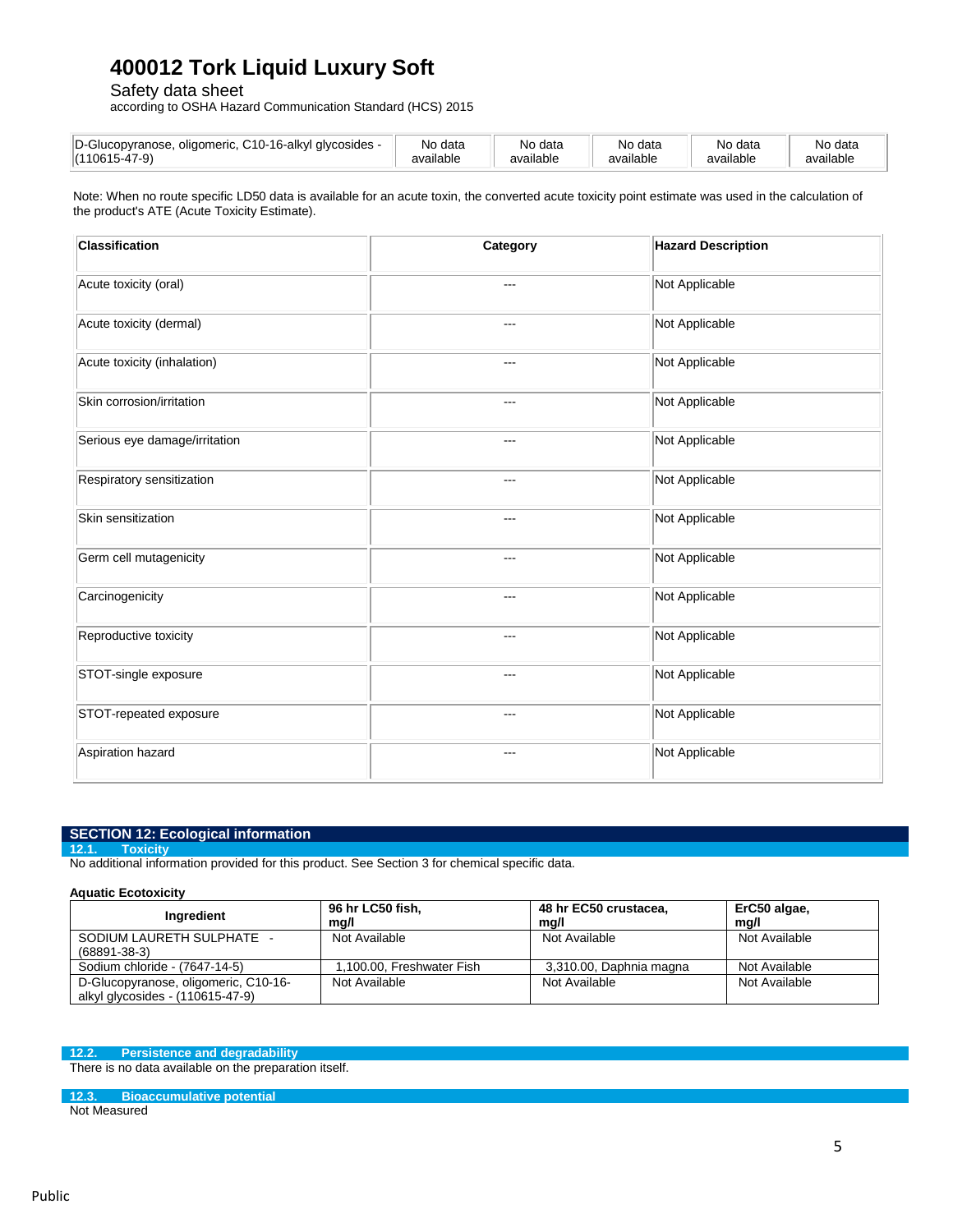Safety data sheet

according to OSHA Hazard Communication Standard (HCS) 2015

| <b>Mobility in soil</b><br>12.4.<br>No data available.                                                                                                                               |                                                                                                                      |                             |                           |
|--------------------------------------------------------------------------------------------------------------------------------------------------------------------------------------|----------------------------------------------------------------------------------------------------------------------|-----------------------------|---------------------------|
|                                                                                                                                                                                      |                                                                                                                      |                             |                           |
| 12.5.<br><b>Results of PBT and vPvBvT assessment</b>                                                                                                                                 |                                                                                                                      |                             |                           |
| This product contains PBT/vPvB chemicals.                                                                                                                                            |                                                                                                                      |                             |                           |
|                                                                                                                                                                                      |                                                                                                                      |                             |                           |
| <b>Other adverse effects</b><br>12.6.                                                                                                                                                |                                                                                                                      |                             |                           |
| No data available.                                                                                                                                                                   |                                                                                                                      |                             |                           |
|                                                                                                                                                                                      |                                                                                                                      |                             |                           |
| <b>SECTION 13: Disposal considerations</b><br><b>Waste treatment methods</b><br>13.1.                                                                                                |                                                                                                                      |                             |                           |
| Observe all federal, state and local regulations when disposing of this substance.                                                                                                   |                                                                                                                      |                             |                           |
|                                                                                                                                                                                      |                                                                                                                      |                             |                           |
|                                                                                                                                                                                      |                                                                                                                      |                             |                           |
| <b>SECTION 14: Transport information</b>                                                                                                                                             |                                                                                                                      |                             |                           |
| Transport as limited quantities is not regulated.                                                                                                                                    |                                                                                                                      |                             |                           |
|                                                                                                                                                                                      |                                                                                                                      | <b>IMO / IMDG</b>           | <b>ICAO/IATA</b>          |
|                                                                                                                                                                                      | <b>DOT (Domestic Surface</b>                                                                                         |                             |                           |
|                                                                                                                                                                                      | <b>Transportation)</b>                                                                                               | (Ocean Transportation)      |                           |
|                                                                                                                                                                                      |                                                                                                                      |                             |                           |
| <b>UN</b> number<br>14.1.                                                                                                                                                            |                                                                                                                      |                             |                           |
|                                                                                                                                                                                      | Not Applicable                                                                                                       | Not Regulated               | Not Regulated             |
|                                                                                                                                                                                      |                                                                                                                      |                             |                           |
|                                                                                                                                                                                      |                                                                                                                      |                             |                           |
| 14.2.<br><b>UN proper shipping name</b>                                                                                                                                              |                                                                                                                      |                             |                           |
|                                                                                                                                                                                      | Not Regulated                                                                                                        | Not Regulated               | Not Regulated             |
|                                                                                                                                                                                      |                                                                                                                      |                             |                           |
| 14.3.<br><b>Transport hazard class(es)</b>                                                                                                                                           |                                                                                                                      |                             |                           |
|                                                                                                                                                                                      | DOT Hazard Class: Not Applicable                                                                                     | <b>IMDG: Not Applicable</b> | Air Class: Not Applicable |
|                                                                                                                                                                                      | DOT Label: ---                                                                                                       | Sub Class: Not Applicable   |                           |
|                                                                                                                                                                                      |                                                                                                                      |                             |                           |
| 14.4.<br><b>Packing group</b>                                                                                                                                                        |                                                                                                                      |                             |                           |
|                                                                                                                                                                                      | Not Applicable                                                                                                       | Not Applicable              | Not Applicable            |
|                                                                                                                                                                                      |                                                                                                                      |                             |                           |
| 14.5.<br><b>Environmental hazards</b>                                                                                                                                                |                                                                                                                      |                             |                           |
| <b>IMDG</b>                                                                                                                                                                          | Marine Pollutant: No                                                                                                 |                             |                           |
|                                                                                                                                                                                      |                                                                                                                      |                             |                           |
| 14.6.<br><b>Special precautions for user</b>                                                                                                                                         |                                                                                                                      |                             |                           |
| No further information                                                                                                                                                               |                                                                                                                      |                             |                           |
|                                                                                                                                                                                      |                                                                                                                      |                             |                           |
| <b>SECTION 15: Regulatory information</b>                                                                                                                                            |                                                                                                                      |                             |                           |
| Safety, health and environmental regulations/legislation specific for the substance or mixture<br>15.1.                                                                              |                                                                                                                      |                             |                           |
|                                                                                                                                                                                      |                                                                                                                      |                             |                           |
| <b>Regulatory Overview</b>                                                                                                                                                           | The regulatory data in Section 15 is not intended to be all-inclusive, only selected regulations are<br>represented. |                             |                           |
| <b>Toxic Substance Control Act</b>                                                                                                                                                   | All components of this material are either listed or exempt from listing on the TSCA Inventory.                      |                             |                           |
| (TSCA)                                                                                                                                                                               |                                                                                                                      |                             |                           |
| <b>WHMIS Classification</b>                                                                                                                                                          | Not Regulated                                                                                                        |                             |                           |
| <b>US EPA Tier II Hazards</b>                                                                                                                                                        |                                                                                                                      | Fire: No                    |                           |
| Sudden Release of Pressure: No                                                                                                                                                       |                                                                                                                      |                             |                           |
| Reactive: No                                                                                                                                                                         |                                                                                                                      |                             |                           |
| <b>Immediate (Acute): Yes</b><br>Delayed (Chronic): No                                                                                                                               |                                                                                                                      |                             |                           |
| EPCRA 311/312 Chemicals and RQs:                                                                                                                                                     |                                                                                                                      |                             |                           |
| (To the best of our knowledge, this product does not contain chemicals at levels which require reporting under this statute.)                                                        |                                                                                                                      |                             |                           |
| <b>EPCRA 302 Extremely Hazardous:</b>                                                                                                                                                |                                                                                                                      |                             |                           |
| (To the best of our knowledge, this product does not contain chemicals at levels which require reporting under this statute.)                                                        |                                                                                                                      |                             |                           |
| <b>EPCRA 313 Toxic Chemicals:</b>                                                                                                                                                    |                                                                                                                      |                             |                           |
| 2-Phenoxyethanol<br>Proposition 65 - Carcinogens (>0.0%):                                                                                                                            |                                                                                                                      |                             |                           |
|                                                                                                                                                                                      |                                                                                                                      |                             |                           |
| (To the best of our knowledge, this product does not contain chemicals at levels which require reporting under this statute.)<br><b>Bronogition CE</b> Dovelopmental Toxing (= 0.0%) |                                                                                                                      |                             |                           |

**Proposition 65 - Developmental Toxins (>0.0%):**